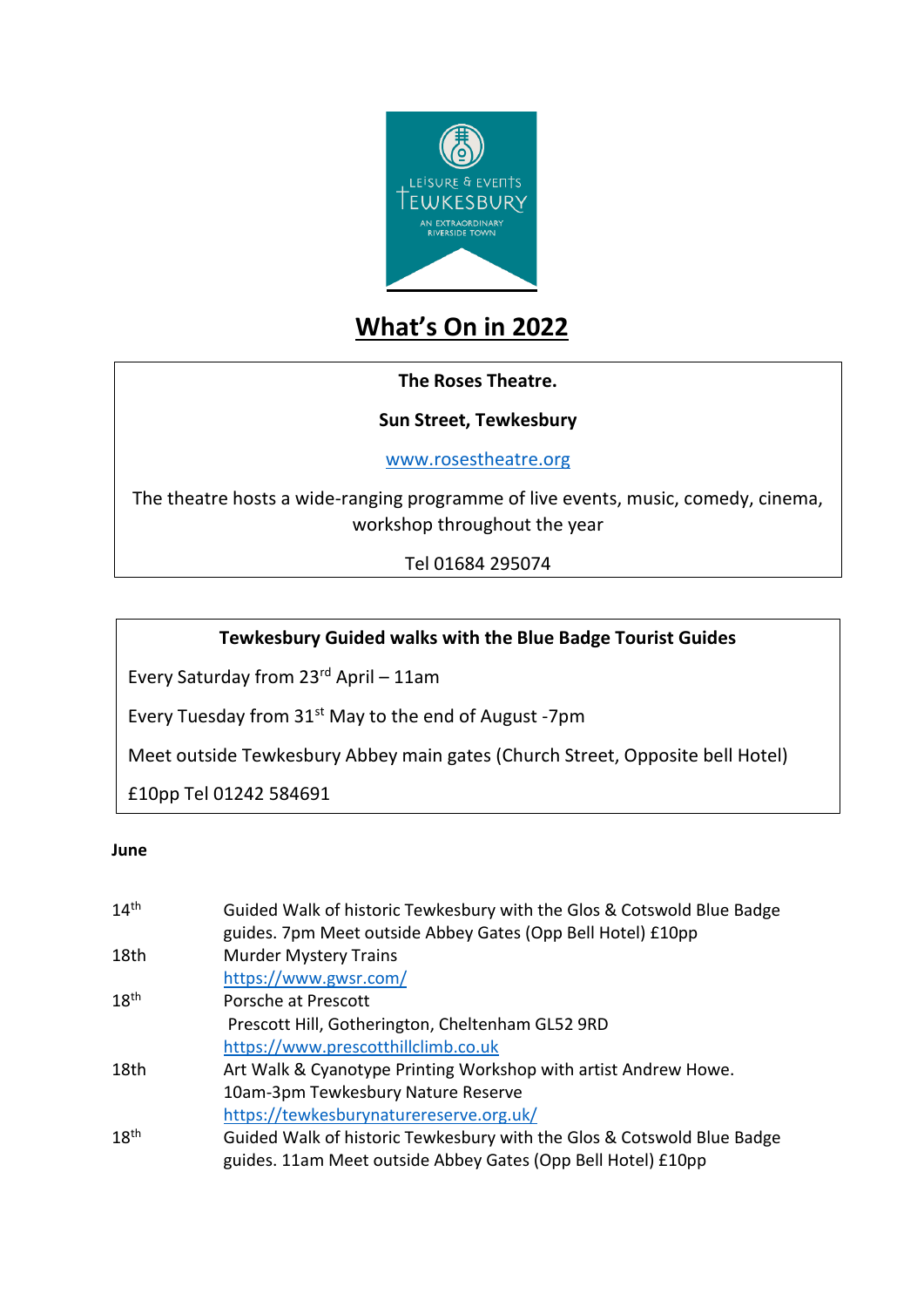| 21st                               | Guided Walk of historic Tewkesbury with the Glos & Cotswold Blue Badge<br>guides. 7pm Meet outside Abbey Gates (Opp Bell Hotel) £10pp                                                     |  |
|------------------------------------|-------------------------------------------------------------------------------------------------------------------------------------------------------------------------------------------|--|
| 22 <sup>nd</sup>                   | Spiers & Boden - "Fallow Ground" Album Tour. Roses Theatre. Sun Street,<br>Tewkesbury. Doors: 19:30. Tickets: £25.00. Box Office: 01684 295074.                                           |  |
| 23 <sup>rd</sup>                   | www.rosetheatre.org<br>Flowers in the Fields - An Illustrated Talk by Rosalind Wise 7pm Nature in Art.<br>Wallsworth Hall, Twigworth, Nr Gloucester GL2 9PA<br>https://natureinart.org.uk |  |
| 24 <sup>th</sup>                   | Totally Tina - Tina Turner Tribute 7.30pm Roses Theatre. Sun Street,                                                                                                                      |  |
| 24th-26th                          | Tewkesbury www.rosestheatre.org<br>Cheltenham Food & Drink Festival. Montpellier Gardens, Cheltenham<br>https://cheltenhamfooddrinkfestival.co.uk                                         |  |
| 25 <sup>th</sup>                   | The Spandau Ballet Story Live. 7.30pm Watson Hall. Barton Street,<br>Tewkesbury                                                                                                           |  |
| 25 <sup>th</sup>                   | Tewkesbury Camerata - Music for a Summer's evening. Tewkesbury<br>Methodist Church, The Cross, Tewkesbury 5.30pm                                                                          |  |
| 25 <sup>th</sup>                   | Early Renaissance Dance Workshop. 10.30am-12.30pm or 2.30pm-4.30pm<br>£10pp Tel 01684 297174 www.johnmooremuseum.org                                                                      |  |
| 25 <sup>th</sup>                   | St Nicholas Church, Ashchurch. Summer Fete 12noon-3.30pm                                                                                                                                  |  |
| 25 <sup>th</sup> -26 <sup>th</sup> | Upton Jazz Festival. Upton-Upon-Severn www.uptonjazz.co.uk                                                                                                                                |  |
| 25 <sup>th</sup>                   | Guided Walk of historic Tewkesbury with the Glos & Cotswold Blue Badge<br>guides. 11am Meet outside Abbey Gates (Opp Bell Hotel) £10pp                                                    |  |
| 25 <sup>th</sup>                   | Armed Forces Day for combat stress. Croft Farm Water Park. Bredon's<br>Hardwick GL20 7EE Music from 1pm to late                                                                           |  |
| 25 <sup>th</sup>                   | Winchcombe Festival of Youth. Winchcombe School, Greet Road,<br>Winchcombe 7am-8pm                                                                                                        |  |
| 26 <sup>th</sup>                   | <b>Prescott Bike Festival</b><br>Prescott Hill, Gotherington, Cheltenham GL52 9RD<br>https://www.prescotthillclimb.co.uk                                                                  |  |
| 28 <sup>th</sup>                   | Guided Walk of historic Tewkesbury with the Glos & Cotswold Blue Badge<br>guides. 7pm Meet outside Abbey Gates (Opp Bell Hotel) £10pp                                                     |  |
| 29 <sup>th</sup>                   | Volunteer Open Day. 10am to 1pm & 2pm to 4.30pm Tel 01684 297174<br>www.johnmooremuseum.org                                                                                               |  |
| July                               |                                                                                                                                                                                           |  |
| 1 <sup>st</sup>                    | Elvis - The Songbook. 7.30pm Watson Hall. Barton Street, Tewkesbury<br>www.ents24.com/tewkesbury-events/george-watson-memorial-hall/elvis-<br>the-songbook/6330902                        |  |
| $1st-3rd$                          | (Almost) Treasure Island. Outdoor Theatre in Victoria Gardens, Tewkesbury<br>https://www.rosestheatre.org/                                                                                |  |
| 2 <sub>nd</sub>                    | Winchcombe Parish Fete. St Peters Church, Winchcombe 12noon-5pm<br>https://www.winchcombeparish.org.uk/                                                                                   |  |
| 2 <sup>nd</sup>                    | Fish & Chips Specials aboard the Cheltenham Fryer<br>https://www.gwsr.com/                                                                                                                |  |
| 2 <sub>nd</sub>                    | Guided Walk of historic Tewkesbury with the Glos & Cotswold Blue Badge<br>guides. 11am Meet outside Abbey Gates (Opp Bell Hotel) £10pp                                                    |  |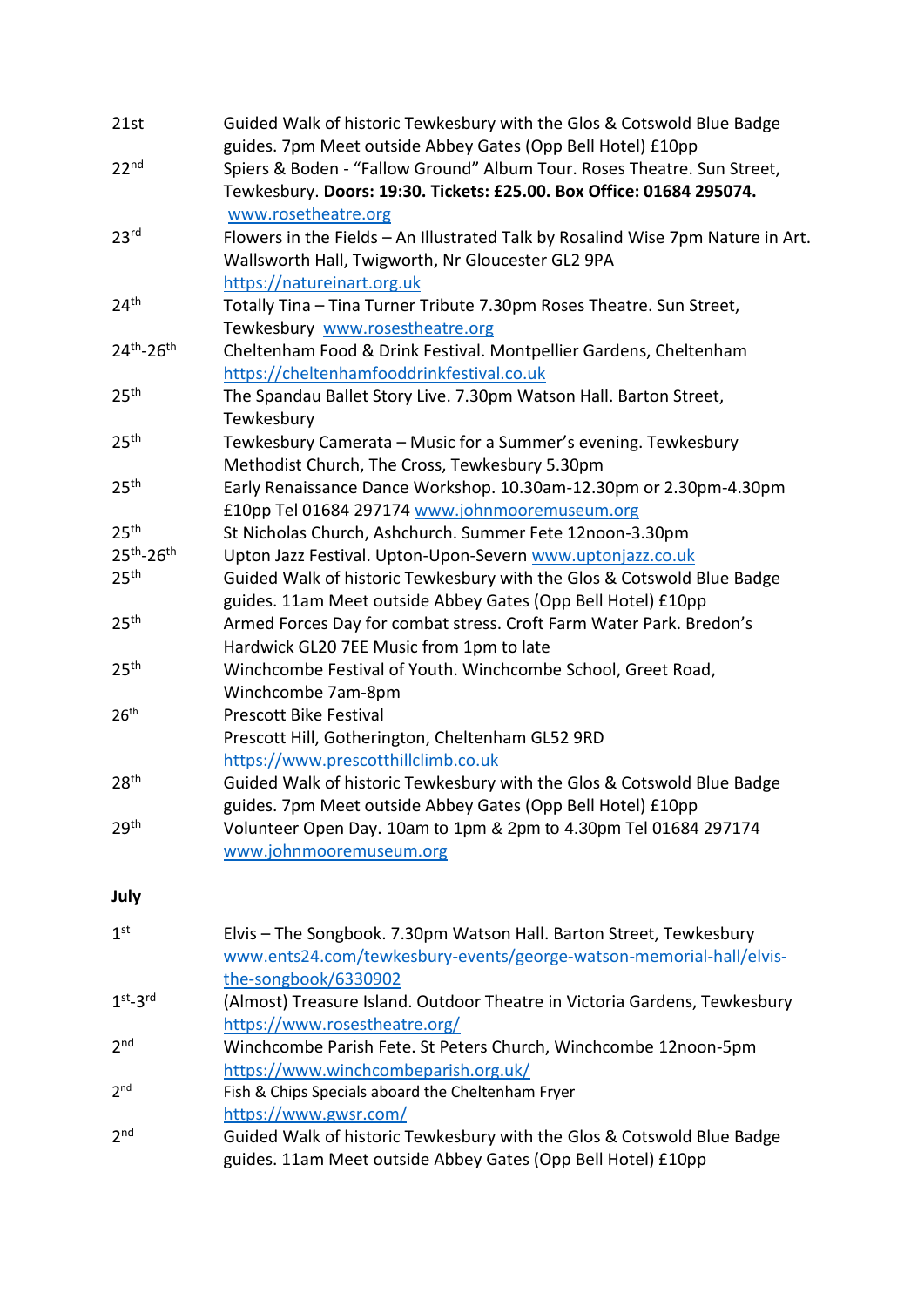| 2 <sub>nd</sub>                    | Craft Fair. Abbey Rooms, Tewkesbury Abbey 10am-4.30pm                      |  |
|------------------------------------|----------------------------------------------------------------------------|--|
|                                    | www.craftinaction.co.uk                                                    |  |
| 3 <sup>rd</sup>                    | Vale Wildlife Hospital Open Day and Dog Show. 11am-4pm Station Road,       |  |
|                                    | Beckford www.valewildlife.org.uk                                           |  |
| 5 <sup>th</sup>                    | Guided Walk of historic Tewkesbury with the Glos & Cotswold Blue Badge     |  |
|                                    | guides. 7pm Meet outside Abbey Gates (Opp Bell Hotel) £10pp                |  |
| 7 <sup>th</sup>                    | Guided Battlefield Walk. 7pm Meet Abbey Lawns Car Park, Gander Lane,       |  |
|                                    | Tewkesbury www.tewkesbury.org.uk                                           |  |
| 7 <sup>th</sup>                    | The Handlebards Theatre company present - Twelfth Night. Watson Hall,      |  |
|                                    | Barton Street, Tewkesbury 7pm Tickets £18 (proceeds to Mayor's Charities,  |  |
|                                    | under 10s free) https://www.handlebards.com                                |  |
| $8^{th} - 16^{th}$                 | Cheltenham Music Festival www.cheltenhamfestivals.com/music                |  |
| gth                                | Guided Walk of historic Tewkesbury with the Glos & Cotswold Blue Badge     |  |
|                                    | guides. 11am Meet outside Abbey Gates (Opp Bell Hotel) £10pp               |  |
| 9 <sup>th</sup> & 10 <sup>th</sup> | <b>Tewkesbury Medieval Festival</b>                                        |  |
|                                    | www.tewkesburymedievalfestival.org                                         |  |
| 9 <sup>th</sup>                    | https://www.overbury.org/streetmarket<br>Overbury Street Market 10am-12pm  |  |
| 10th                               | Sirinu: The White Rose of York and the Cross of Burgundy - music for       |  |
|                                    | Margaret of York, the White Princess 3.30pm Old Baptist Chapel, Church     |  |
|                                    | Street, Tewkesbury www.oldchapelcourtconcerts.eventbrite.com               |  |
| $12^{th}$                          | Humanity & Liberty Tenebrae at 20 7.30pm Tewkesbury Abbey                  |  |
|                                    | https://www.cheltenhamfestivals.com/                                       |  |
| 12 <sup>th</sup>                   | Guided Walk of historic Tewkesbury with the Glos & Cotswold Blue Badge     |  |
|                                    | guides. 7pm Meet outside Abbey Gates (Opp Bell Hotel) £10pp                |  |
| $15th - 17th$                      | <b>Cotswold Beer Festival</b>                                              |  |
|                                    | Postlip, Nr Winchcombe                                                     |  |
|                                    | https://www.postlip.camra.org.uk/                                          |  |
| $15^{th} - 17^{th}$                | Upton Blues Festival. Upton-Upon-Severn www.upton-blues-festival.co.uk     |  |
| $15^{th} - 17^{th}$                | <b>Fantasy Forest Festival</b>                                             |  |
|                                    | Sudeley Castle, Winchcombe                                                 |  |
|                                    | https://fantasyforest.co.uk                                                |  |
| 16 <sup>th</sup>                   | Guided Walk of historic Tewkesbury with the Glos & Cotswold Blue Badge     |  |
|                                    | guides. 11am Meet outside Abbey Gates (Opp Bell Hotel) £10pp               |  |
| 16 <sup>th</sup>                   | Fish & Chips Specials aboard the Cheltenham Fryer                          |  |
|                                    | https://www.gwsr.com/                                                      |  |
| 17 <sup>th</sup>                   | Hamlet, The Comedy. Outdoor theatre performed by Oddsocks Theatre          |  |
|                                    | company. Victoria Gardens, Tewkesbury 6.30pm                               |  |
|                                    | https://www.rosestheatre.org/                                              |  |
| 17 <sup>th</sup>                   | Annual 3 Counties Cycle Ride, 32k or 64k Start and finish Tewkesbury Rugby |  |
|                                    | Club. https://www.lincfund.org                                             |  |
| 19 <sup>th</sup>                   | Guided Walk of historic Tewkesbury with the Glos & Cotswold Blue Badge     |  |
|                                    | guides. 7pm Meet outside Abbey Gates (Opp Bell Hotel) £10pp                |  |
| 19 <sup>th</sup>                   | Teddybear Tuesday https://gwsr.com                                         |  |
| 20 <sup>th</sup>                   | Austin 7 Centenary Festival of Motorsport                                  |  |
|                                    | Prescott Hill, Gotherington, Cheltenham GL52 9RD                           |  |
|                                    | https://www.prescotthillclimb.co.uk                                        |  |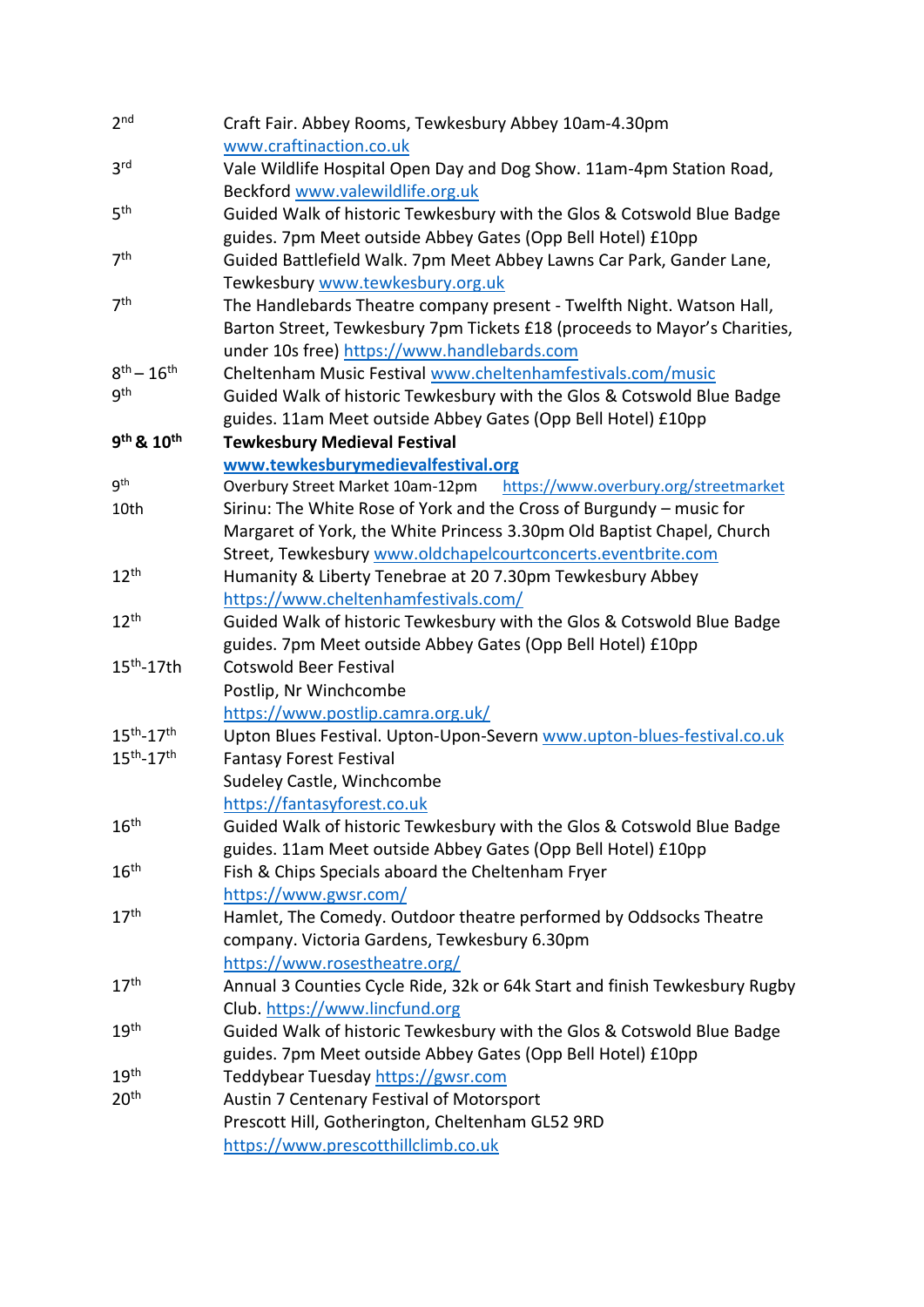| 21 <sup>st</sup>      | As You like It. Outdoor Theatre. Sudeley Castle, Winchcombe 7pm<br>https://sudeleycastle.co.uk/events/outdoor-theatre |
|-----------------------|-----------------------------------------------------------------------------------------------------------------------|
| 22nd-24th             | Tewkesbury Live - Free Music Festival across Tewkesbury                                                               |
|                       | www.facebook.com/tewkesburylive                                                                                       |
| 22 <sup>nd</sup>      | One Night In Texas County Music hits 7.30pm Roses Theatre. Sun Street,                                                |
|                       | Tewkesbury www.rosestheatre.org                                                                                       |
| 22nd-24th             | Music Festival Weekend at The Berkeley Arms: Friday Sax Appeal, Saturday                                              |
|                       | Journey Man, Sunday Speed Guns, call for times. The Berkeley Arms, Church                                             |
|                       | Street, Tewkesbury, Tel 01684 290555                                                                                  |
| 23rd-30th             | Tewkesbury Art Society Summer Exhibition. 10am-4pm Methodist Church                                                   |
|                       | Hall. The Cross, Tewkesbury www.tewkesburyartsociety.org                                                              |
| 23 <sup>rd</sup>      | Guided Walk of historic Tewkesbury with the Glos & Cotswold Blue Badge                                                |
|                       | guides. 11am Meet outside Abbey Gates (Opp Bell Hotel) £10pp                                                          |
| 24 <sup>th</sup>      | Midland Hill Climb Championship                                                                                       |
|                       | Prescott Hill, Gotherington, Cheltenham GL52 9RD                                                                      |
|                       | https://www.prescotthillclimb.co.uk                                                                                   |
| 25th                  | Three Choirs Festival Concert - Gloria! 40 years of GAM (Gloucestershire                                              |
|                       | Academy of Music) Tewkesbury Abbey 11.30am https://3choirs.org/                                                       |
| 26 <sup>th</sup>      | Teddybear Tuesday https://gwsr.com                                                                                    |
| 26 <sup>th</sup>      | Guided Walk of historic Tewkesbury with the Glos & Cotswold Blue Badge                                                |
|                       | guides. 7pm Meet outside Abbey Gates (Opp Bell Hotel) £10pp                                                           |
| 28 <sup>th</sup>      | Pretty Woman - Outdoor Cinema. Hilton Puckrup Hall Hotel, Tewkesbury                                                  |
|                       | www.alfrescofilm.co.uk                                                                                                |
| 29 <sup>th</sup>      | Live music -Texas Tick Fever 8pm The Berkeley Arms, Church Street,                                                    |
|                       | Tewkesbury, Tel 01684 290555                                                                                          |
| 29th-31st             | App Fest                                                                                                              |
|                       | Teddington, Nr Tewkesbury http://www.app-fest.co.uk/                                                                  |
| 29th <sub>-31st</sub> | <b>Summer Diesel Gala</b>                                                                                             |
|                       | https://www.gwsr.com/                                                                                                 |
| 30 <sup>th</sup>      | Creative Writing Workshop with Andrew Taylor. 10am-1pm. Old Baptist                                                   |
|                       | Chapel, Church Street, Tewkesbury www.johnmooremuseum.org                                                             |
| 30 <sup>th</sup>      | Guided Walk of historic Tewkesbury with the Glos & Cotswold Blue Badge                                                |
|                       | guides. 11am Meet outside Abbey Gates (Opp Bell Hotel) £10pp                                                          |

## **August**

| $1st - 7th$     | Musica Deo Sacra - Tewkesbury Abbey's festival of music within the liturgy,<br>this year commemorating the significant anniversaries of Thomas Tomkins |
|-----------------|--------------------------------------------------------------------------------------------------------------------------------------------------------|
|                 | and Ralph Vaughan Williams, and celebrating the music of Francis Jackson                                                                               |
|                 | who died earlier this year.                                                                                                                            |
|                 | Tewkesbury Abbey, Church Street, Tewkesbury                                                                                                            |
|                 | www.tewkesburyabbey.org.uk                                                                                                                             |
| 2 <sub>nd</sub> | Teddybear Tuesday https://gwsr.com                                                                                                                     |
| 2 <sub>nd</sub> | Guided Walk of historic Tewkesbury with the Glos & Cotswold Blue Badge                                                                                 |
|                 | guides. 7pm Meet outside Abbey Gates (Opp Bell Hotel) £10pp                                                                                            |
| 2 <sub>nd</sub> | Zoe Gilbert & Andy Champion 8.30pm Roses Theatre. Sun Street, Tewkesbury                                                                               |
|                 | www.rosestheatre.org                                                                                                                                   |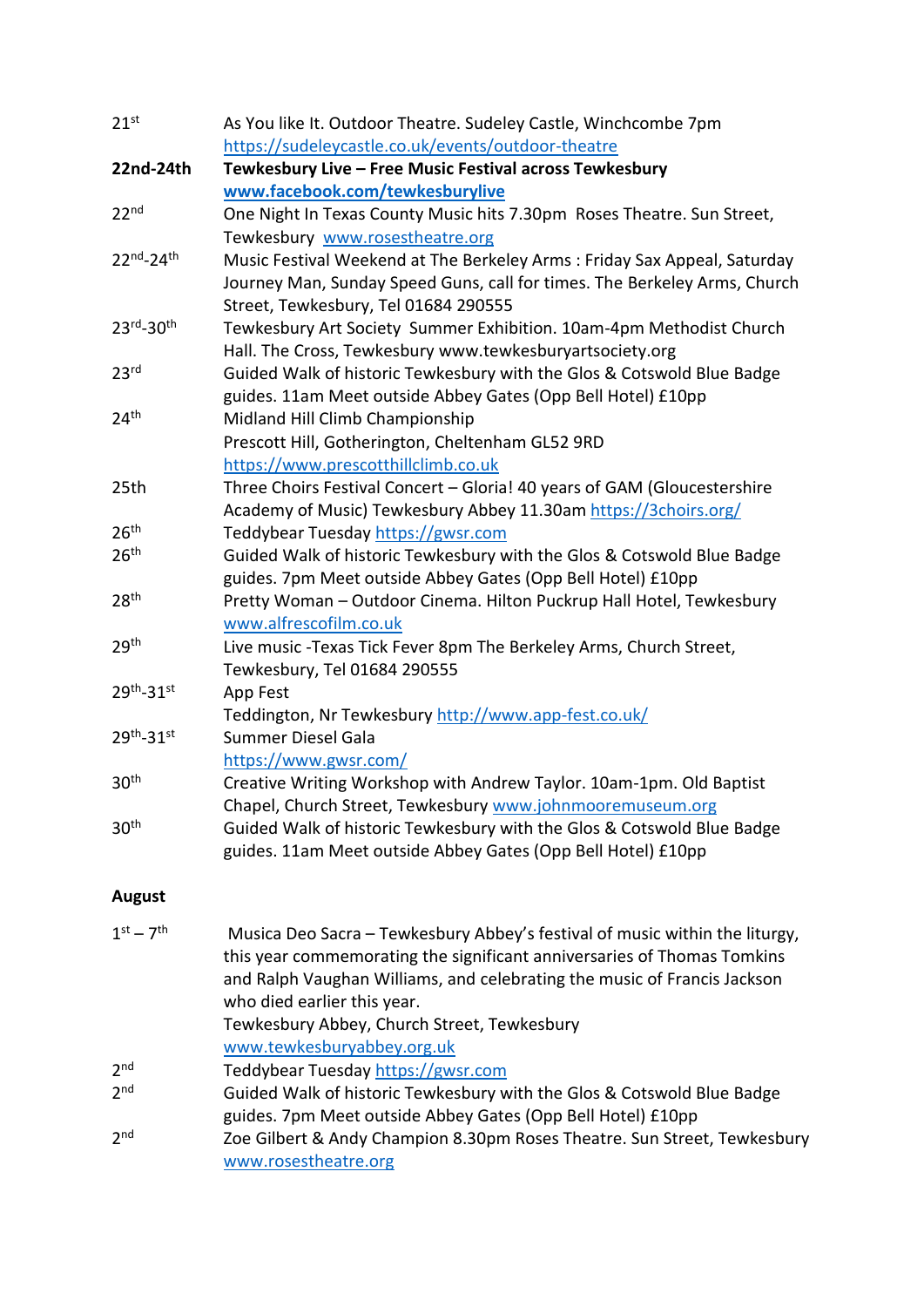| 4 <sup>th</sup>                    | Guided Battlefield Walk. 7pm Meet Abbey Lawns Car Park, Gander Lane,        |
|------------------------------------|-----------------------------------------------------------------------------|
|                                    | Tewkesbury www.tewkesbury.org.uk                                            |
| 6 <sup>TH</sup>                    | Nathaniel Mander, harpsichord: The English Harpsichord - music by Byrd,     |
|                                    | Tomkins, Purcell, Handel and more 3.00pm Old Baptist Chapel, Church Street, |
|                                    | Tewkesbury www.oldchapelcourtconcerts.eventbrite.com                        |
| 6 <sup>th</sup>                    | Guided Walk of historic Tewkesbury with the Glos & Cotswold Blue Badge      |
|                                    | guides. 11am Meet outside Abbey Gates (Opp Bell Hotel) £10pp                |
| 6 <sup>th</sup>                    | Fish & Chips Specials aboard the Cheltenham Fryer                           |
|                                    | https://www.gwsr.com/                                                       |
| 6 <sup>th</sup>                    | Vintage Prescott. Prescott Hill, Gotherington, Cheltenham GL52 9RD          |
|                                    | https://www.prescotthillclimb.co.uk                                         |
| $6th - 7th$                        | battle of Evesham re-enactment Crown & Corporation Meadow, Evesham          |
|                                    | https://www.battleofevesham.co.uk/                                          |
| <b>gth</b>                         | Guided Walk of historic Tewkesbury with the Glos & Cotswold Blue Badge      |
|                                    | guides. 7pm Meet outside Abbey Gates (Opp Bell Hotel) £10pp                 |
| $11^{th} - 14^{th}$                | Lakefest                                                                    |
|                                    | Eastnor, Nr Ledbury, HR8 1EN                                                |
|                                    | https://lakefest.co.uk                                                      |
| $12^{th}$                          | 80's Mania 7.30pm Roses Theatre. Sun Street, Tewkesbury                     |
|                                    | www.rosestheatre.org                                                        |
| 13 <sup>th</sup>                   | Guided Walk of historic Tewkesbury with the Glos & Cotswold Blue Badge      |
|                                    | guides. 11am Meet outside Abbey Gates (Opp Bell Hotel) £10pp                |
| 16 <sup>th</sup>                   | Guided Walk of historic Tewkesbury with the Glos & Cotswold Blue Badge      |
|                                    |                                                                             |
|                                    | guides. 7pm Meet outside Abbey Gates (Opp Bell Hotel) £10pp                 |
| 20 <sup>th</sup>                   | Fish & Chips Specials aboard the Cheltenham Fryer                           |
|                                    | https://www.gwsr.com/                                                       |
| 20 <sup>th</sup>                   | Guided Walk of historic Tewkesbury with the Glos & Cotswold Blue Badge      |
|                                    | guides. 11am Meet outside Abbey Gates (Opp Bell Hotel) £10pp                |
| $21^{st}$                          | Food & Craft Fayre - High Street Tewkesbury 10am-4pm                        |
|                                    | https://www.cotswoldmarkets.com/                                            |
| 21st                               | Guided Battlefield Walk. 2pm Meet Abbey Lawns Car Park, Gander Lane,        |
|                                    | Tewkesbury www.tewkesbury.org.uk                                            |
| 23 <sup>rd</sup>                   | Guided Walk of historic Tewkesbury with the Glos & Cotswold Blue Badge      |
|                                    | guides. 7pm Meet outside Abbey Gates (Opp Bell Hotel) £10pp                 |
| 23rd                               | Teddybear Tuesday https://gwsr.com                                          |
| 26th-29th                          | Sunshine Music Festival Upton-Upon-Severn www.uptonfestival.co.uk           |
| 27 <sup>th</sup>                   | Proms Spectacular                                                           |
|                                    | Three Counties Showground, Nr Malvern, WR13 6NW                             |
|                                    | www.belevents.co.uk                                                         |
| 27 <sup>th</sup>                   | Guided Walk of historic Tewkesbury with the Glos & Cotswold Blue Badge      |
|                                    | guides. 11am Meet outside Abbey Gates (Opp Bell Hotel) £10pp                |
| 27 <sup>th</sup>                   | Great Comberton Flower Show https://www.theflowershow.org.uk/               |
| 27 <sup>th</sup> -29 <sup>th</sup> | Deerhurst Flower Festival. Deerhurst, www.deerhurstflowerfestival.co.uk     |
| 27th - 28th                        | Tewkesbury Festival - Live Music and entertainment $-27th 12.00pm$ through  |
|                                    | to 28 <sup>th</sup> 11pm The Boathouse Mythe Rd, Tewkesbury, GL20 6EB       |
| 27th <sub>-29th</sub>              | Pershore Plum Festival www.pershoreplumfestival.org.uk                      |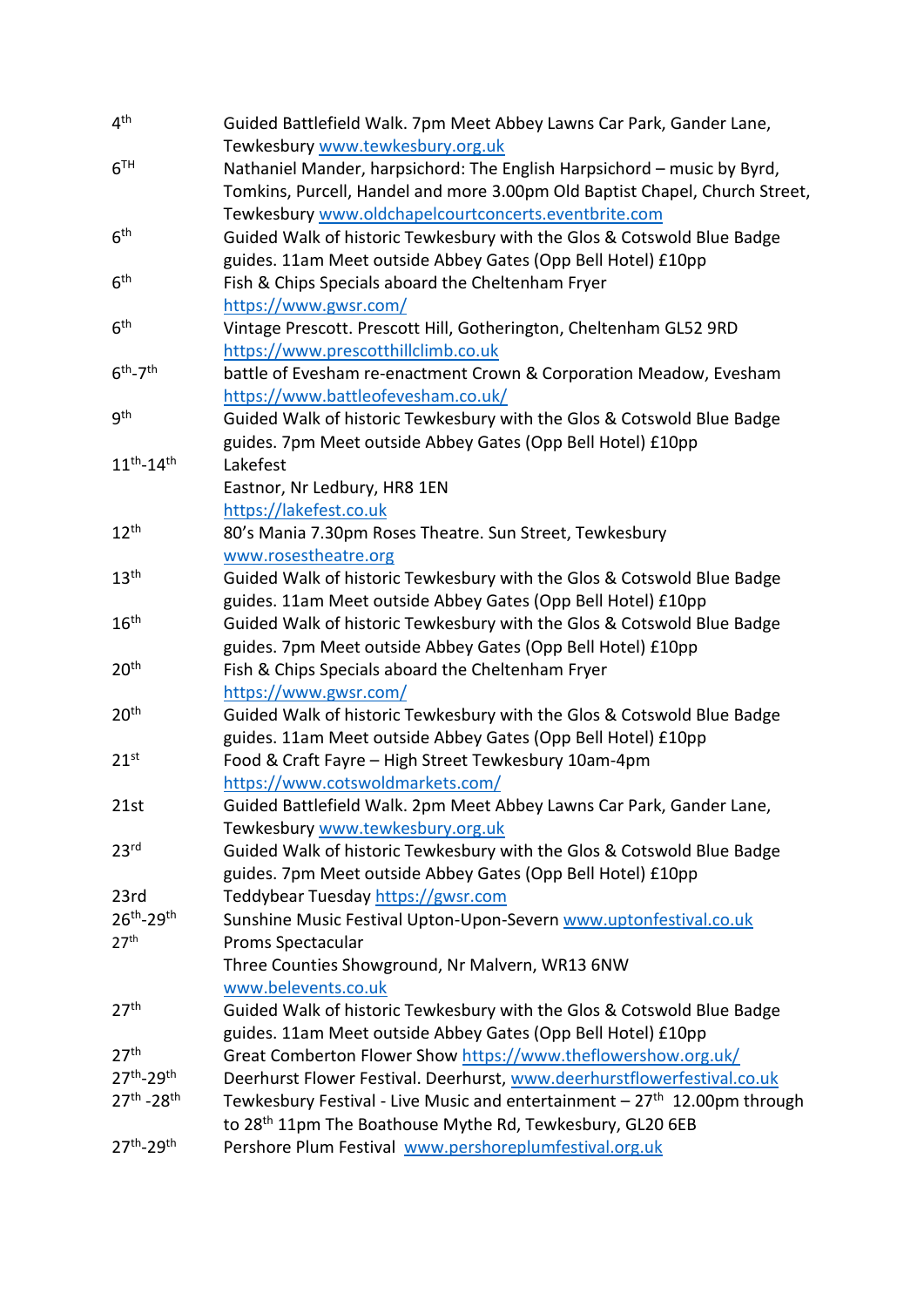| 30 <sup>th</sup> | Guided Walk of historic Tewkesbury with the Glos & Cotswold Blue Badge |
|------------------|------------------------------------------------------------------------|
|                  | guides. 7pm Meet outside Abbey Gates (Opp Bell Hotel) £10pp            |

# **September**

| 3 <sup>rd</sup>                 | Guided Walk of historic Tewkesbury with the Glos & Cotswold Blue Badge  |  |
|---------------------------------|-------------------------------------------------------------------------|--|
|                                 | guides. 11am Meet outside Abbey Gates (Opp Bell Hotel) £10pp            |  |
| $3^{\text{rd}} - 4^{\text{th}}$ | British & Midland Hill Climb Championship                               |  |
|                                 | Prescott Hill, Gotherington, Cheltenham GL52 9RD                        |  |
|                                 | https://www.prescotthillclimb.co.uk                                     |  |
| 3 <sup>rd</sup>                 | Fish & Chips Specials aboard the Cheltenham Fryer                       |  |
|                                 | https://www.gwsr.com/                                                   |  |
| 3 <sup>rd</sup>                 | Imagine - The story of John Lennon 7.30pm Roses Theatre. Sun Street,    |  |
|                                 | Tewkesbury www.rosestheatre.org                                         |  |
| 4 <sup>TH</sup>                 | Pellingman's Saraband - virtuosic music for lute and viol with Jacob    |  |
|                                 | Heringman and Susanna Pell 3.30pm Old Baptist Chapel, Church Street,    |  |
|                                 | Tewkesbury www.oldchapelcourtconcerts.eventbrite.com                    |  |
| 4 <sup>th</sup>                 | Guided Battlefield Walk. 2pm Meet Abbey Lawns Car Park, Gander Lane,    |  |
|                                 | Tewkesbury www.tewkesbury.org.uk                                        |  |
| <b>gth</b>                      | Tour of Britain. Stage 6 of the men's race between Tewkesbury and       |  |
|                                 | Gloucester, via Cotswolds 169km                                         |  |
|                                 | https://www.tourofbritain.co.uk/stages/stage-six/                       |  |
| 10 <sup>th</sup>                | Guided Walk of historic Tewkesbury with the Glos & Cotswold Blue Badge  |  |
|                                 | guides. 11am Meet outside Abbey Gates (Opp Bell Hotel) £10pp            |  |
| 11 <sup>th</sup>                | The George Michael Live theatre Show. 3pm-5.30pm Watson Hall. Barton    |  |
|                                 | Street, Tewkesbury Tel 01684 636666                                     |  |
| $15^{th} - 18^{th}$             | Winchcombe Festival of Music and Arts https://winchcombefestival.co.uk/ |  |
| 16 <sup>th</sup>                | Bohemian Rhapsody - Outdoor Cinema. Hilton Puckrup Hall Hotel,          |  |
|                                 | Tewkesbury www.alfrescofilm.co.uk                                       |  |
| 17 <sub>th</sub>                | <b>Murder Mystery Trains</b>                                            |  |
|                                 | https://www.gwsr.com/                                                   |  |
| 17 <sup>th</sup>                | Guided Walk of historic Tewkesbury with the Glos & Cotswold Blue Badge  |  |
|                                 | guides. 11am Meet outside Abbey Gates (Opp Bell Hotel) £10pp            |  |
| 17 <sup>th</sup>                | Basket Making Workshop. 10am-4pm £50pp Tewkesbury Heritage Centre       |  |
|                                 | Tel 01684 855040 www.tewkesburyheritage.co.uk                           |  |
| 24 <sup>th</sup>                | Treorchy Choir - Fundraiser presented by Cheltenham Lions Club 7.30     |  |
|                                 | Roses Theatre. Sun Street, Tewkesbury www.rosestheatre.org              |  |
| 24 <sup>th</sup>                | Guided Walk of historic Tewkesbury with the Glos & Cotswold Blue Badge  |  |
|                                 | guides. 11am Meet outside Abbey Gates (Opp Bell Hotel) £10pp            |  |
| 29 <sup>th</sup>                | Live music - Corduroy Kings 9pm The Berkeley Arms, Church Street,       |  |
|                                 | Tewkesbury, Tel 01684 290555                                            |  |
|                                 |                                                                         |  |

# **October**

| $1st$ -2nd | Autumn Diesel Gala. https://www.gwsr.com                             |  |
|------------|----------------------------------------------------------------------|--|
| 2nd        | Guided Battlefield Walk. 2pm Meet Abbey Lawns Car Park, Gander Lane, |  |
|            | Tewkesbury www.tewkesbury.org.uk                                     |  |